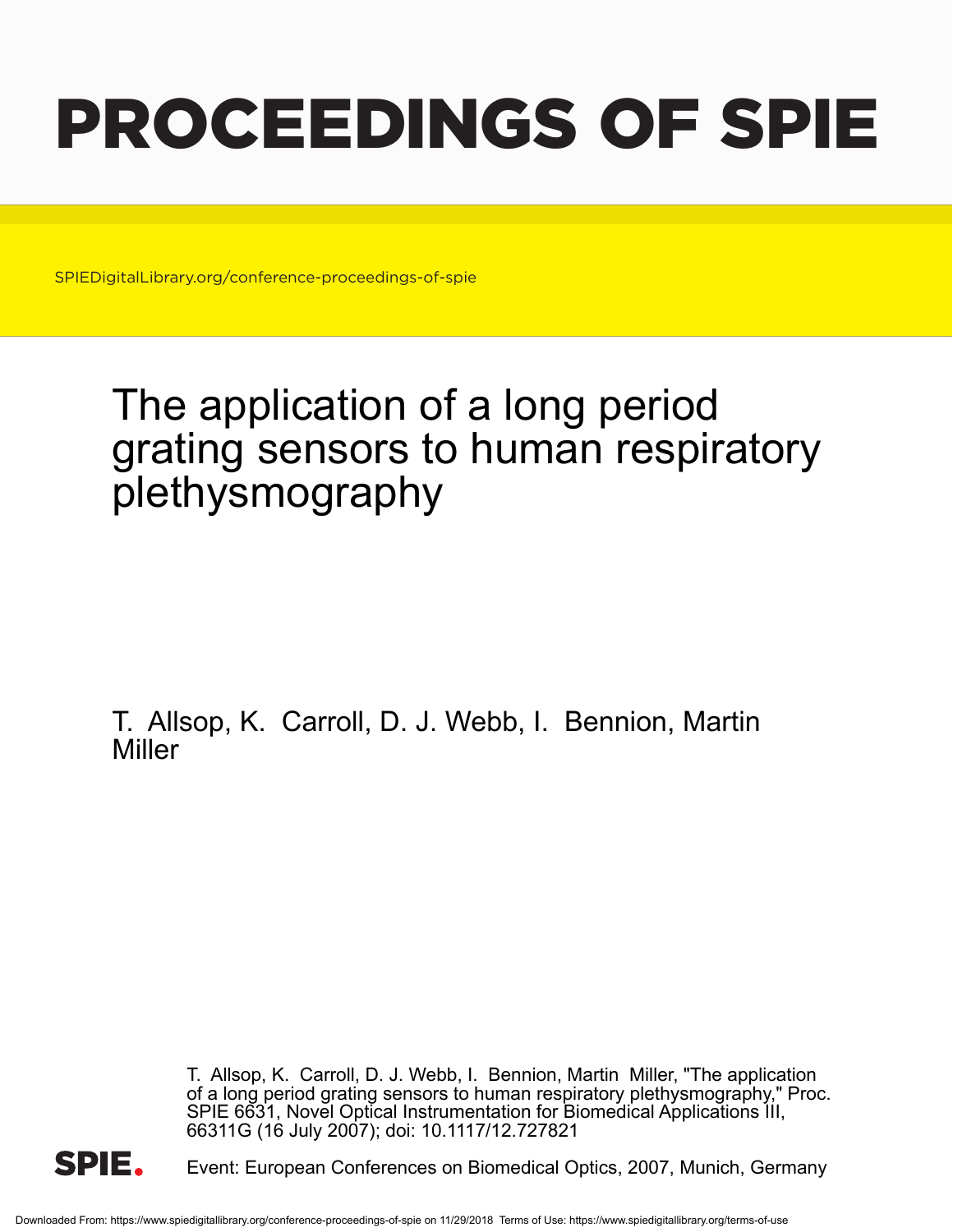### **The Application of a Long Period Grating Sensors to Human Respiratory Plethysmography**

T. Allsop , K. Carroll, D.J. Webb, I. Bennion

Photonics Research Group, Aston University, Aston Triangle, Birmingham, B4 7ET, U.K. t.d.p.allsop@aston.ac.uk

#### Martin. Miller Respiratory Medicine, University Hospital Birmingham NHS Trust, University of Birmingham, Birmingham, UK

#### **ABSTRACT**

A series of nine in-line curvature sensors on a garment are used to monitor the thoracic and abdominal movements of a human during respiration for application to Human Respiratory Plethysmography. These results are used to obtain volumetric tidal changes of the human torso which show agreement with data from a spirometer used simultaneously to recorded the inspired and expired volume at the mouth during both rhythmic and transient breathing patterns. The curvature sensors are based upon long period gratings which are written in a progressive three layered fibre to render them insensitive to refractive index changes. The sensor consists of the long period grating laid upon a carbon fibre ribbon, with this then encapsulated in a low temperature curing silicone rubber. The sensing array is multiplexed and interrogated using a derivative spectroscopy based technique to monitor the response of the LPGs' attenuation bands to curvature. The versatility of this scheme is demonstrated by applying the same garment and sensors to various human body types and sizes. It was also found from statistical analysis of the sensing array data, in conjunction with the measurements taken with a spirometer, that 11 to 12 sensors should be required to obtain an absolute volumetric error of 5%.

**Keywords**: Curvature Sensing, Long Period Gratings, Respiratory monitoring,

#### **I. INTRODUCTION**

Non-invasive measurement of thoracoabdominal surface motion can provide a comprehensive appreciation of respiratory function and enhance our understanding of respiratory physiology. Knowledge of the total and regional deflection of the surface during breathing not only provides a key to the volumetric flow of gases but also gives us an insight into the thoracic and abdominal contributions and the recruitment of muscles. Until now research in this field has been predominantly laboratory based and not portable which makes the available technology unsuitable for ambulatory or field applications. Konno and Mead [1] first demonstrated that respiratory gas flow could be measured at the surface of the chest and abdomen thus negating the need for measurement of flow at the mouth, which is the clinical standard at present. A number of measurement devices have been developed following Konno and Mead; paradigms include: Respiratory Inductive Plethysmography (RIP) [2], Optical Reflectance Plethysmography (ORP) [3] and the use of magnetometers [4]. Each of these has certain limitations for use in ambulatory respiration monitoring. These pertain to the accuracy over wide variations in tidal volume and changes in posture after the calibration of RIP [5]. This can be

> Novel Optical Instrumentation for Biomedical Applications III, edited by Christian D. Depeursinge Proc. of SPIE-OSA Biomedical Optics, SPIE Vol. 6631, 66311G, © 2007 SPIE-OSA · 1605-7422/07/\$18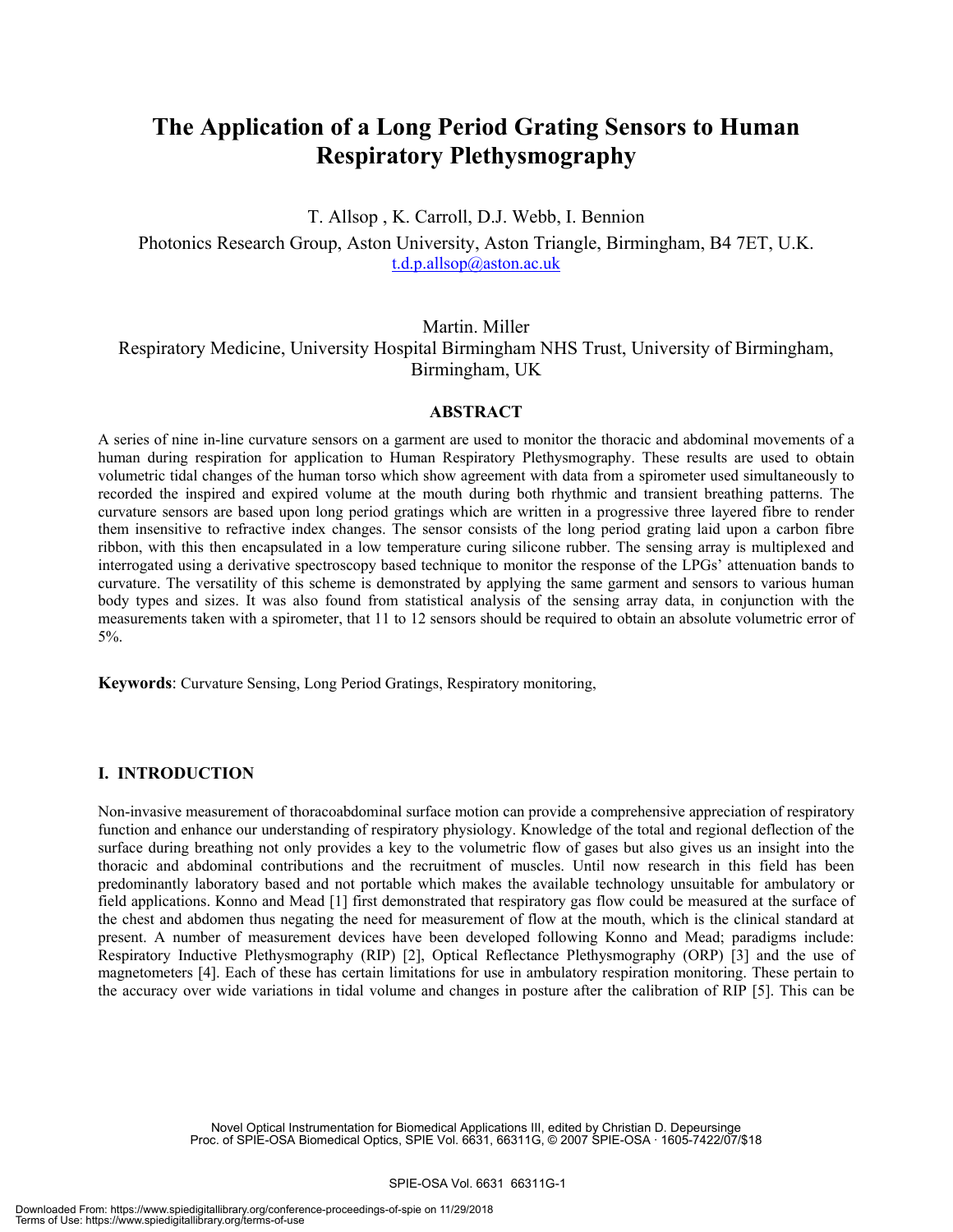addressed by using a sensor array [6], however the solution relies heavily on model based signal processing. The cost and realisation of a sufficiently dense array of magnetometers is prohibitive. Whilst the ORP methods lack such limitations they rely on an off body reference with which to track specified anatomical locations. Present instrumentation is bulky and generally has to be operated while the patient occupies a confined area. It follows that the technique is not suitable for routine ambulatory monitoring. The fundamental requirement is to create a highly compliant sensor with which to track selected anatomical positions on the chest and abdomen surface. A possible solution to this problem is to use a fibre Long Period Grating (LPG) as the sensing element. Recent work [8,9] using fibre LPGs to monitor shape changes (bending) is promising but there is one major disadvantage: to interrogate LPGs, expensive broadband light sources and optical spectrum analysers (OSAs) are usually required.

 This paper describes research investigating a possible solution to this problem involving an array of LPG curvature sensors interrogated by a set of distributed feedback lasers. Firstly, it is shown that this curvature sensor is suitable for the application of respiratory plethysmography. Secondly, the curvature sensors are adhered to a garment to enable them to be used to detect the shape variations of the chest and abdominal regions of a human torso during respiration using the transmission spectrum of the LPGs' attenuation bands. Thirdly, a curvature sensor array is used in conjunction with a signal-processing scheme based upon derivative spectroscopy [9] to show the multiplexing capability of the interrogation scheme and to demonstrate the monitoring of a human subject during respiration. Fourthly, analysis is performed on the acquired data to show that data from only six fully functional sensors is required to obtain approximately 6% volumetric error for the human subject used. Finally, the curvature sensing garment is used to monitor a variety of human subjects with body mass indices from 18 to 32; to the best of the authors' knowledge, this is the first application of a multiplexed LPG array. Potentially this sensing scheme can be both relatively inexpensive to implement and compact in size, meaning that the entire system could be attached to the patient being monitored.

#### **2. CURVATURE SENSOR**

The curvature sensor utilises an LPG as the sensing element. LPGs are photoinduced fibre devices that couple light from the core of a single-mode optical fibre into the cladding at discrete wavelengths and thereby generate attenuation bands in the transmission spectrum of the optical fibre core. Over the last few years the fibre LPG has found numerous applications in the field of sensing. This is because the LPGs are sensitive to strain  $(\varepsilon)$ , temperature  $(T)$  and the surrounding refractive index  $(n<sub>s</sub>)$  [8, 10]. Most relevant to the current work, LPGs have also been used as curvature sensors [11, 12], since the LPG's attenuation bands are spectrally sensitive to bending, which induces both a wavelength shift and a change in the spectral profile of the attenuation band. The wavelength shift of the attenuation band arises from the phase matching condition of the LPG, given by [7]

$$
\lambda_{\vec{i}} = \delta n_{\text{eff}} \Lambda \equiv \left[ n_{\text{eff}} \left( \lambda_{\vec{i}}, n_1, n_2, T, \mu \varepsilon, \mathbf{R} \right) - n_{\text{eff}} \left( \lambda_{\vec{i}}, n_1, n_2, T, \mu \varepsilon, n_s, \mathbf{R} \right) \right] \Lambda \tag{1}
$$

where  $n_{\text{eff}_{\text{core}}}$  is the effective index of the core mode and  $n^{\text{V}}_{\text{eff}_{\text{cladding}}}$  is the effective index of the v<sup>th</sup> radial cladding mode, both indices being also dependent on the core and cladding refractive indices and wavelength λ. Λ is the period of the grating. Whilst expression 1 gives the spectral position of the attenuation band, the magnitude of the spectral shift induced by the measurands ( $\varepsilon$ ,  $T$ ,  $n<sub>s</sub>$ ) is dependent upon two factors: the difference between the effective refractive indices of the core and cladding modes and also the difference between the group effective refractive indices of these two modes [12]. The spectral sensitivity of LPGs to bending arises from two major components: the varying strain across the fibre and the effective change in the refractive index profile of the fibre induced by the bend itself. These can be visualised by the conformal mapping technique [13]. The bending of the optical fibre induces changes to the propagation constants of the cladding modes thus changing the group refractive indices as well as the effective refractive indices. The main component of the curvature sensor is the LPG with a length of about 7cm that is written in a progressive three

layered fibre using the point by point method [14]. The result of using such a fibre is that the LPG produces attenuation bands that are insensitive to changes in the surrounding medium's refractive index. The LPG is laid upon a carbon fibre ribbon, this arrangement then being encapsulated in a low temperature (90°C) curing silicone rubber - a Poly Siloxane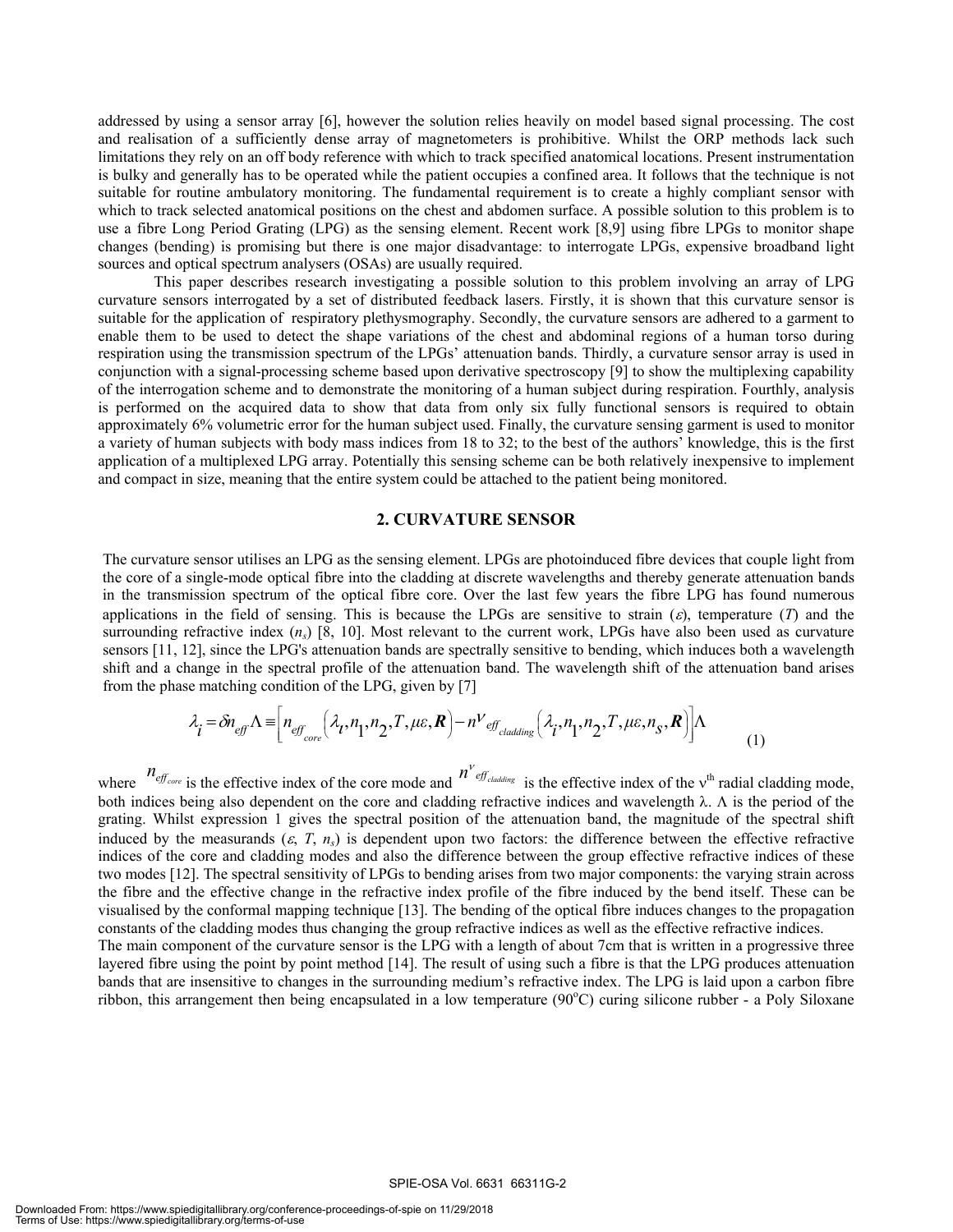polymer (Methyl Vinyl Silicone rubber). This type of silicone rubber is used to prevent significant changes to the LPG's attenuation bands due to thermal annealing. The use of the progressive three layered fibre prevents there from being any shift in the LPG's attenuation bands when it is embedded in the rubber. The sensor construct was designed to prevent the fibre from experiencing significant axial strain whilst at the same time providing a flexible stage for bending as well as a thermally insulating layer, reducing the effects of rapid ambient temperature fluctuations, see figure 1.



**Figure 1.** The curvature sensor

Measurements where preformed on the attenuation band associated with HE<sub>1,3</sub> cladding mode at a wavelength of 1510nm The temperature sensitivity was measured by immersing the sensor in a bath of hot water and monitoring the wavelength shift as the water cooled. This approach gave a sensitivity of  $d\lambda/dT = 0.0964 \pm 5 \times 10^{-4}$  nm<sup>o</sup>C<sup>-1</sup>. It should be noted, however, that this way of determining the temperature sensitivity may not necessarily correspond all that well to the way in which the sensor will be used in practice. The sensing fibre is embedded inside an insulating material and in the intended application, whilst one side of this material is exposed to the vagaries of the environment, the other side will be closer to body temperature, reducing the temperature variation experienced by the grating. It is worth noting that the temperature sensitivity of long period gratings is dependent upon the difference in thermo-optic coefficients of the materials used for core and cladding glass [9]; these can in principle be controlled to make the LPGs insensitive to temperature variations.

#### **3. INTERROGATION SCHEME**

The interrogation/multiplexing scheme implemented with these LPG curvature sensors is based upon derivative spectroscopy which was originally developed for wavelength modulation absorption spectrometry and usually involves applying a small sinusoidal wavelength modulation to the optical source wavelength [15]. This technique is mostly used for environmental monitoring and remote sensing as well as spectrochemical applications, e.g.  $NO<sub>2</sub>$  and CCL<sub>4</sub> detection.

We have implemented this approach to detect the changes in the spectral transmission profile of a LPG's stop band induced by the bending of the LPG. Modulating the DFB laser wavelength at a given frequency will generate a series of harmonics at the modulating frequency [16] in the output signal transmitted by the LPG. It has been shown that the in-phase component of the  $n<sup>th</sup>$  harmonic output is proportional to the  $n<sup>th</sup>$  derivative of the spectral profile under investigation [15]. The amplitudes of the first and second harmonics are therefore proportional to the first and second derivatives of spectral transmission function of the sensor, and the utility of our approach relies on the ratio of those derivatives being a unique function of the position in the spectral profile as well as being independent of any attenuation in the system. We have previously reported this interrogation technique in a system where a single LPG was interrogated using a pigtailed DFB laser as the light source [16].

The interrogation system used for the work reported in this paper employed a digital variant of this approach in which the laser's wavelength was cycled through three discrete values, with the transmitted intensity being recorded each time. The derivatives of the spectral profile were then approximated using these difference values, see Figure 2. This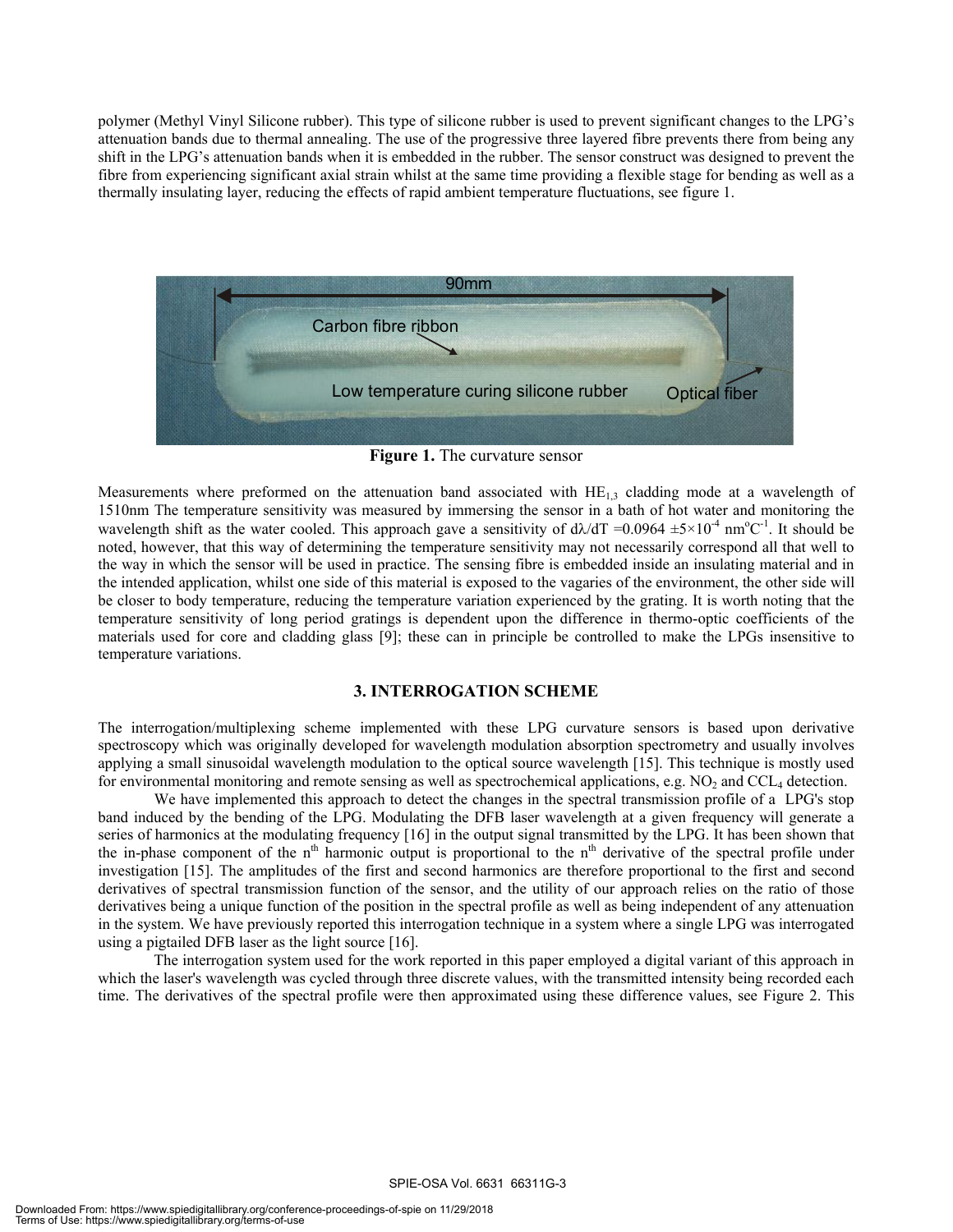digital derivative spectroscopy approach was more convenient to interface to the microcontroller based signal processing system developed for this project. In the final system two DFB lasers were used to address a total of up to ten curvature sensors



**Figure 2.** A schematic of interrogation/multiplexing scheme (only two lasers were used for the experimental work).

For calibration purposes, a LPG sensor was clamped between two towers; one of the clamps was mounted on a translation stage, which was moved inwards to induce a bend in the optical fibre. For this arrangement, where the LPG is mid-way between the clamps, the sensor's curvature, *R,* is given by:

$$
R = \frac{2 \cdot d}{\left(d^2 + L^2\right)}\tag{2}
$$

where *L* is the half distance between the edges of the two towers and *d* is the bending displacement at the centre of the LPG.

Firstly the central wavelengths of the attenuation bands were monitored with an OSA to assess the performance of the curvature sensor in terms of curvature range and sensitivity. A typical sensor characteristic (period =  $532\times10^{-6}$ m, length  $= 6$ cm) is shown in Figure 3(a). Having obtained this information, the digital derivative spectroscopy interrogation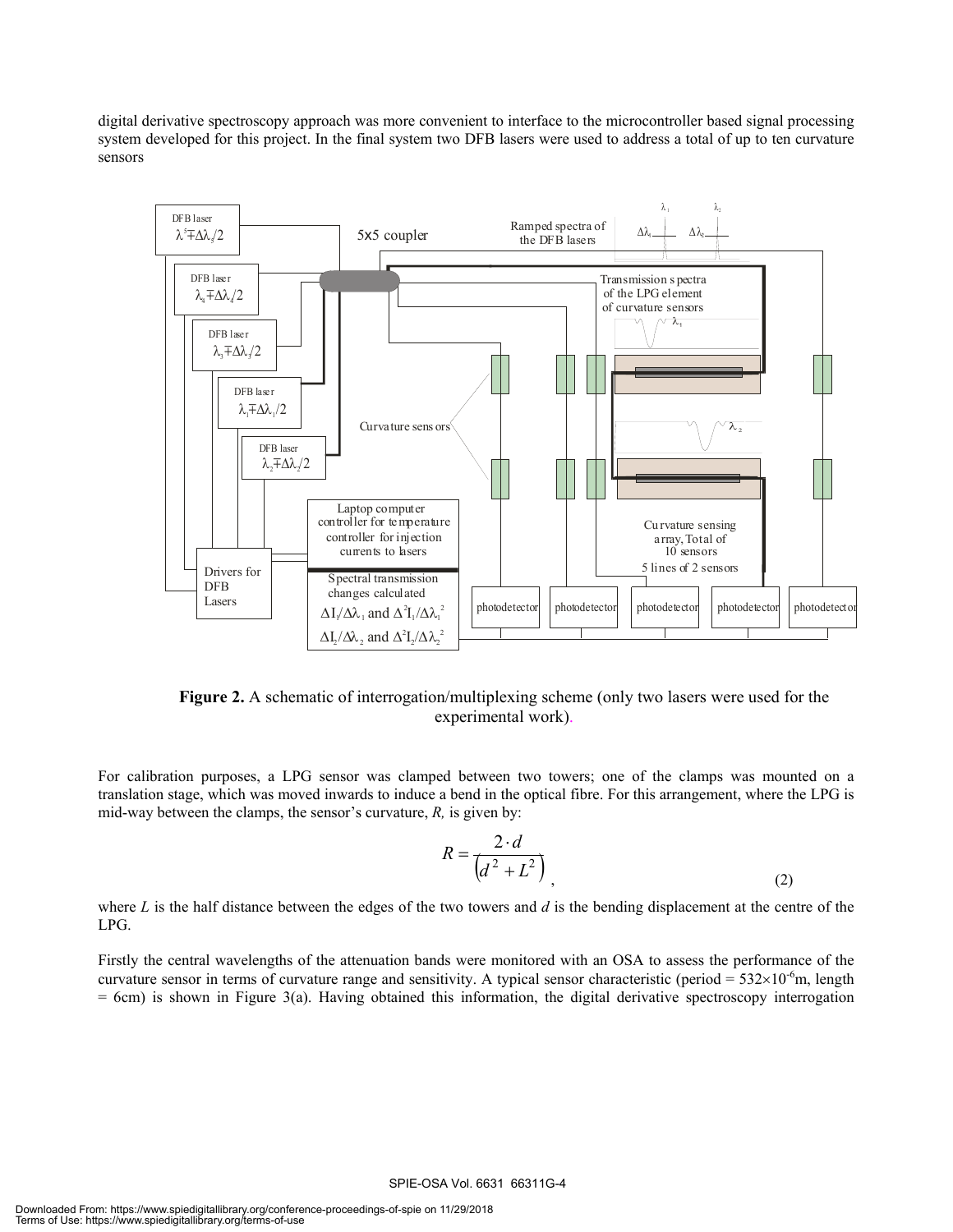technique was implemented and optimised, by adjusting the central wavelength of the DFB laser and the size of the wavelength steps. Figure 3(b) illustrates, using a parametric plot, the evolution of the amplitudes of the first and second harmonics as the curvature is varied over the range 0 to  $4m^{-1}$ , while figure  $3(c)$  is the calibration curve showing the output from the system (obtained by taking the arctangent of the ratio of the first and second harmonic amplitudes) as a function of sensor curvature.



**Figure 3.** An example of the calibration procedure using the digital derivative spectroscopy interrogation technique. (a) The spectral response of the sensor measured using an optical spectrum analyser in order to check the usable curvature range; (b) Parametric plot of the first and second derivatives as a function of curvature; (c) Optimised output response of the sensing scheme as a function of curvature, to obtain the best linearity with maximised sensitivity.

Consideration needs to be given to the sensitivity of the sensors to other environmental parameters, the main one being temperature. Using the OSA to interrogate a curvature sensor, a spectral sensitivity of  $6.87\pm0.11$  nm m was found in the approximately linear response region. Modeling of the complete spectral response of the curvature sensor using a  $6<sup>th</sup>$  order polynomial resulted in a curvature error (rms deviation from the polynomial) of  $\pm 0.035$ m<sup>-1</sup>. Taking into account the normal bodily temperature variation of  $3^{\circ}$ C leads to an overall error in curvature of  $\pm 0.068$ m<sup>-1</sup>. Now implementing the digital derivative spectroscopy interrogation technique introduces an error of  $\pm 0.062$ , obtained by fitting a  $6<sup>th</sup>$  order polynomial to the inverse tangent of the ratio of the first and second derivatives, which translates to a similar curvature error of  $\pm 0.067$ m<sup>-1</sup>, and when normal bodily temperature variations are taken into account this yields a total error in curvature of  $\pm 0.086$ m<sup>-1</sup>.

#### **4. MONITORING HUMAN RESPIRATION USING A CURVATURE SENSOR ARRAY**

A sensing garment was constructed by modifying a commercially available Lycra gymnastic vest which provided a close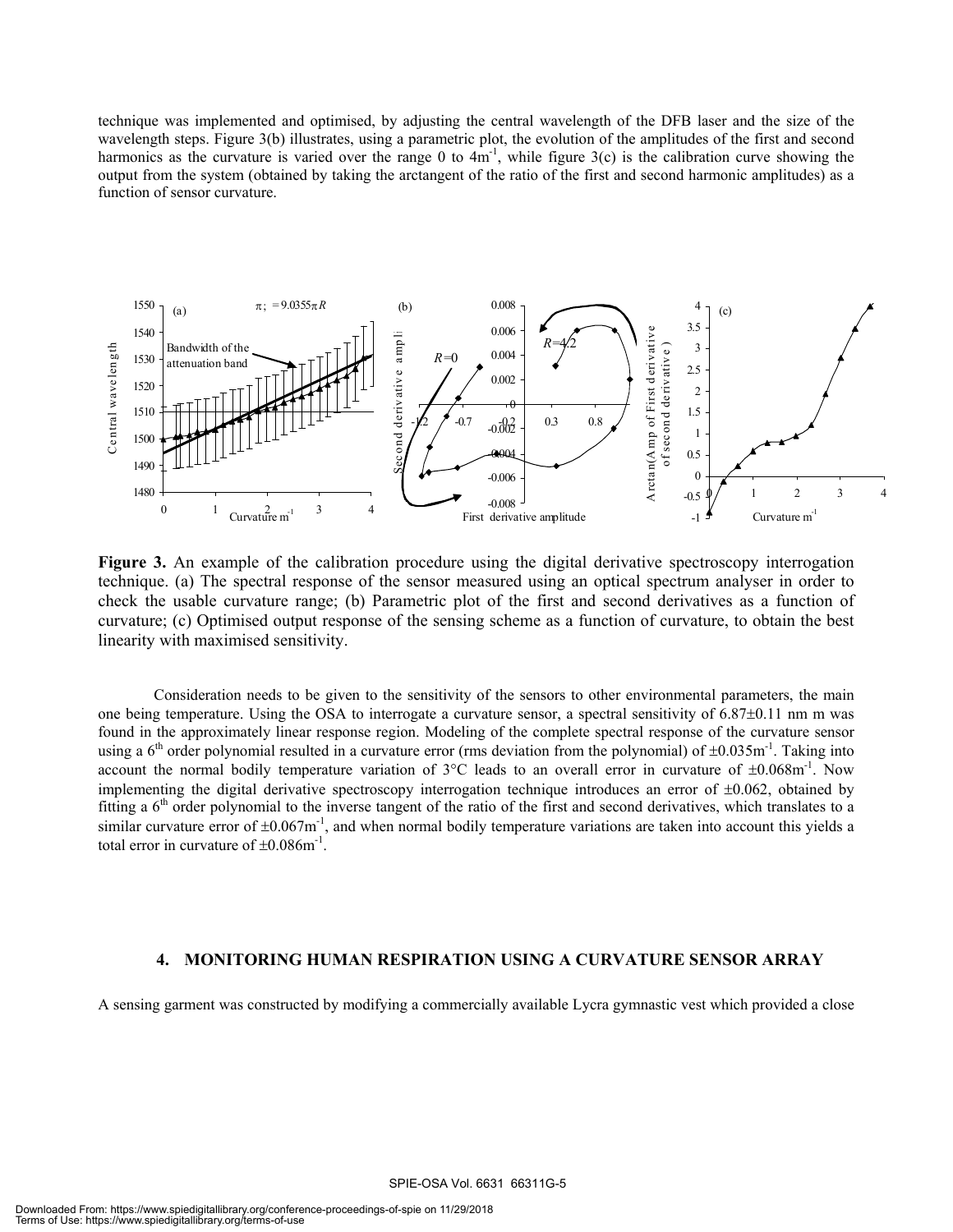contacting surface to the subject's torso. The curvature sensing array consisted of 9 sensors, the array covered the front of the torso (Rectus abdominus/Sternal Pectorallis Major region) and along the side of the torso, under the arm (Internal/External Oblique region). The array was interrogated using 2 DFB lasers, see figures 2 and 4(a). The sensors were placed in a series of pockets using Velcro™, which allowed them to be easily moved; the aim being to choose positions over the torso to enable optimal monitoring of the thoracic and abdominal movements of the subject during respiration, see figure 4(b).



**Figure 4.** The curvature sensing scheme for the 9 sensors. (a) The full sensing array and the interrogator. (b) Alternative view showing the locations of the sensors on the test subject.

The sensing array was used to record curvature changes during inspiration and expiration; the flow being simultaneously recorded at the mouth of the subject using a turbine transduction spirometer system (Micro Medical, UK). The experiment involved normal rhythmic breathing and transient breathing (rapid exhalation). After the experiments were completed, linear regression was applied, enabling the curvatures obtained from the 9 sensors to predict expired volume. This process assumes that Volume(*R*) =  $A \cdot s_1(R) + B \cdot s_2(R) + C \cdot s_3(R) + D \cdot s_4(R) \dots + I \cdot s_9(R)$ , where the constants A to I are obtained using the SPSS software package  $[17]$  and  $s<sub>1</sub>$  to  $s<sub>9</sub>$  are the responses of the individual sensors, see figures 5. The assumption of a linear combination of the curvature sensor outputs was verified by checking that the differences between the predicted values and the observed data had a normal distribution around a mean of zero.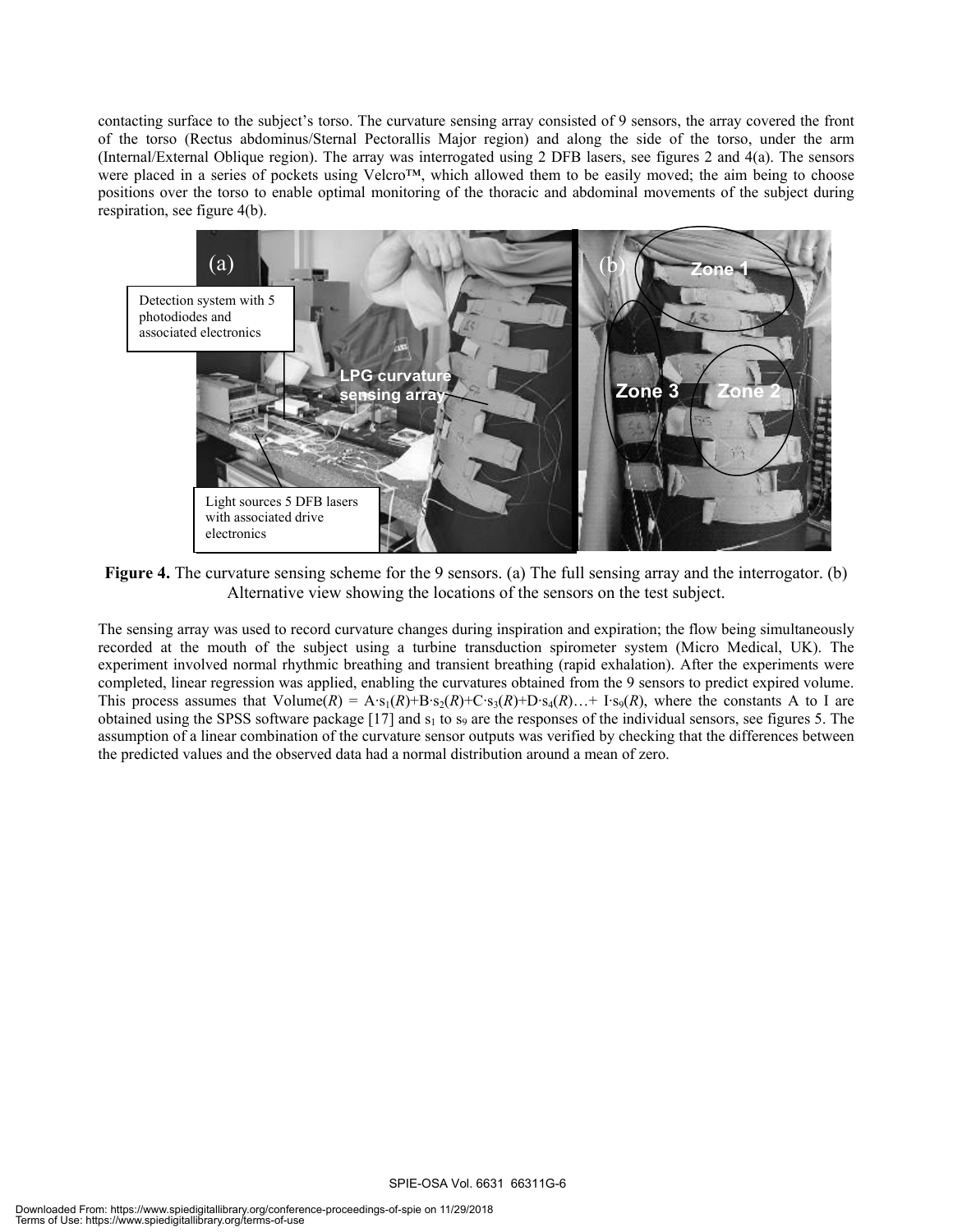

**Figure 5.** A typical example of normal rhythmic breathing showing the measured volume change with time from the spirometer ( $\rightarrow$ ) and the predicted volumes for the curvature sensing scheme ( $\times$ ).

During testing it was found that three sensors did not produce useful outputs and did not have a significant effect on the volumetric error. Using linear regression on all the individual sensors' responses it was found that the volumetric error (one standard deviation) obtained between the curvature sensing array and the measured volume from the spirometer varied from  $\sim$ 12% to  $\sim$ 6% of the volume change as the number of sensors in the array varied from 4 to 9, using this approach it was deuced that 11 to 12 sensors should be required to obtain an absolute volumetric error of 5%, see figure 6a. Looking at the goodness of fit parameter shown in figure 6b (the proportion of variation in the dependent variable explained by the regression model, ranging from 0 to 1), again the three under performing "failed" sensors do not make a significant contribution while inclusion of the other 6 sensors causes the goodness-of-fit to rise to 0.94.



**Figure 6.** The performance of the curvature sensing scheme referenced to a spirometer: (a) the volumetric error from the sensing array referenced to the measured volume obtained using the spirometer as a function of the number of sensors, (b) the goodness-of-fit of the linear regression model as a function of the number of sensors. The circled data refer to the "failed" sensors.

The investigation reported above was done with a single human subject. To confirm the versatility of the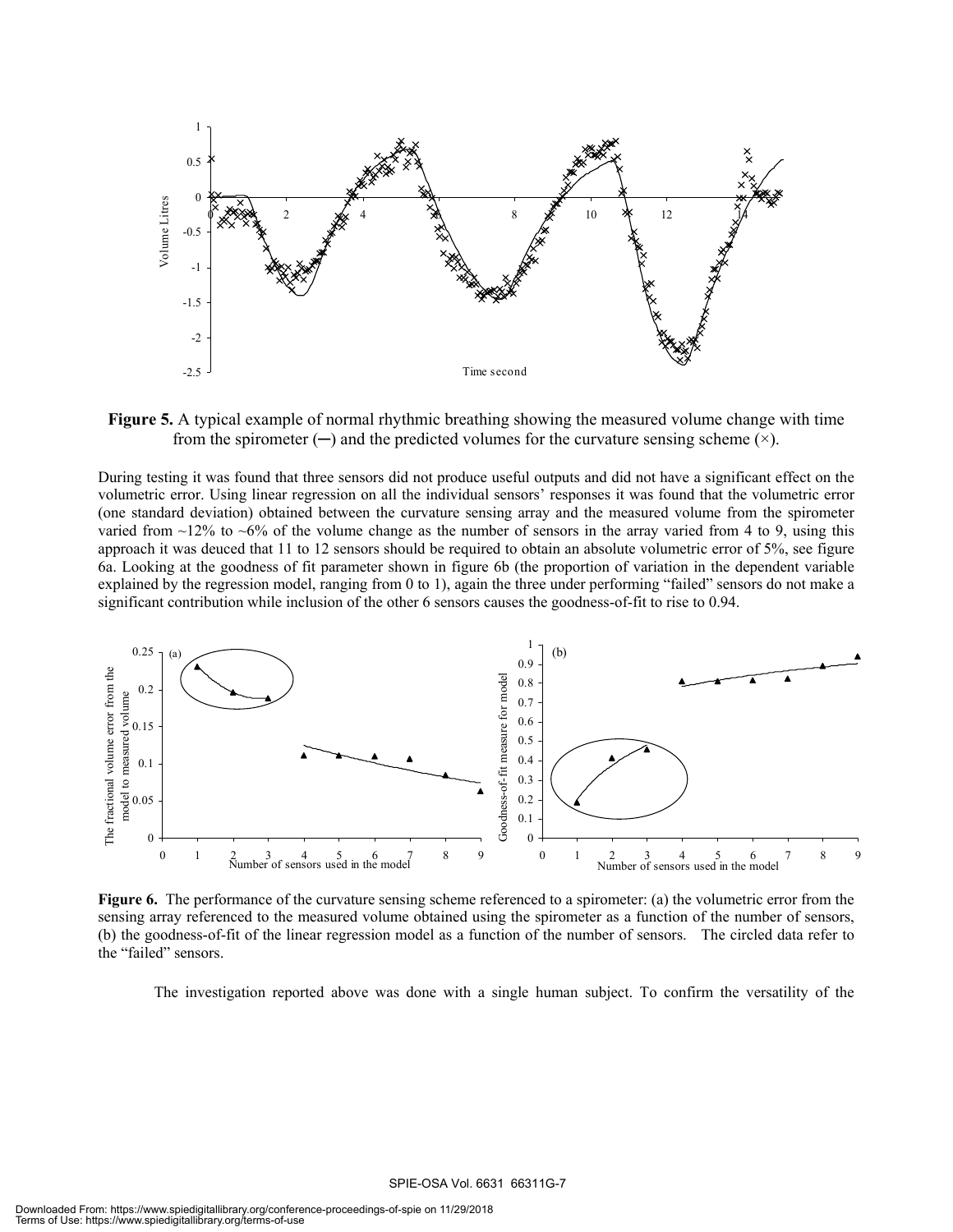sensing garment, it was also placed upon six other subjects with no known respiratory complaints. Subjects were chosen to cover a large variation in body shape, size and type (ectomorph, mesomorph and endomorph), see table 1. It was found that the number of sensors that did not function correctly was 0 or 1 for the majority of subjects with just one person (an ectomorph) having three failures, see table 1. This test seems to confirm that a single sensing garment can be used on a large variety of body types. It can be seen from table 1 that the sensor failures occurred in all three zones and that different sensors failed for different subjects. Failure symptoms include curvatures out of the device measurement range and large amounts of noise, perhaps caused by buckling.

|        |        |            | Body type   |                | Number of |        | Body  |
|--------|--------|------------|-------------|----------------|-----------|--------|-------|
| Body   |        |            |             | Array elements |           |        | Mass  |
| weight | Height | Chest size | operational |                |           |        | Index |
| kg     | cm     | cm         |             | Zone 1         | Zone 2    | Zone 3 |       |
| 60     | 180    | 88.9       | ectomorph   |                |           |        | 18.5  |
| 72     | 180    | 96.5       | mesomorph   |                |           |        | 22.5  |
| 80     | 177.8  | 104.1      | mesomorph   |                |           |        | 25    |
| 82     | 157.5  | 104.1      | endomorph   |                |           |        | 33.3  |
| 98.5   | 182.9  | 108        | endomorph   |                |           |        | 29.4  |
| 105    | 195.6  | 115        | endomorph   |                |           |        | 29.1  |

**Table 1** The variety of body types used with the curvature sensing garment

#### **5. CONCLUSION**

Readings from an array of multiplexed LPG curvature sensors have been used to obtain volumetric tidal changes of the human torso which showed agreement with a spirometer used simultaneously to record the inspired and expired volume at the mouth with a volumetric error of 6% obtained with just six sensors. It was also found from statistical analysis of the sensing array data in conjunction with the measurements taken with the spirometer that 11 to 12 sensors should be required to obtain an absolute volumetric error of 5%. The sensing garment was also used on a group of six human males that represented the three main different body types; ectomorph, mesomorph and endomorph corresponding to very different body mass indices; it was found that with this large variation in body shapes, the garment functioned with an average sensor failure rate of  $\sim 8\%$ .

Our interrogation system based on derivative spectroscopy has the potential to be made small and portable thus enabling ambulatory or field monitoring of breathing.

#### **6. ACKNOWLEDGMENTS**

The authors would like to thank Fibrecore Limited, in particular Tim Hart, for supplying the PTL fibre and its specification and AEROVAC Systems Ltd for help in the development of the sensor platform, with special thanks to Matthew Fisher. The work was funded by the UK Engineering and Physical Sciences Research Council and the Wellcome Trust (grant number 074649/Z/04/Z).

#### **7. REFERENCES**

- 1 Konno, K. et al, "Measurement of the separate volume changes of the rib cage and abdomen during breathing", J. Appl. Physiol., vol.22, no.3, pp.407-422, (1967).
- 2 Watson H. *The technology of respiratory inductance plethysmography.* In ISAM 1979. Proceedings of the third international symposium on ambulatory monitoring. ED. Scott, FD. Rafferty, EB. & Goulding, L., PUB. London: Academic, 1980 pp537